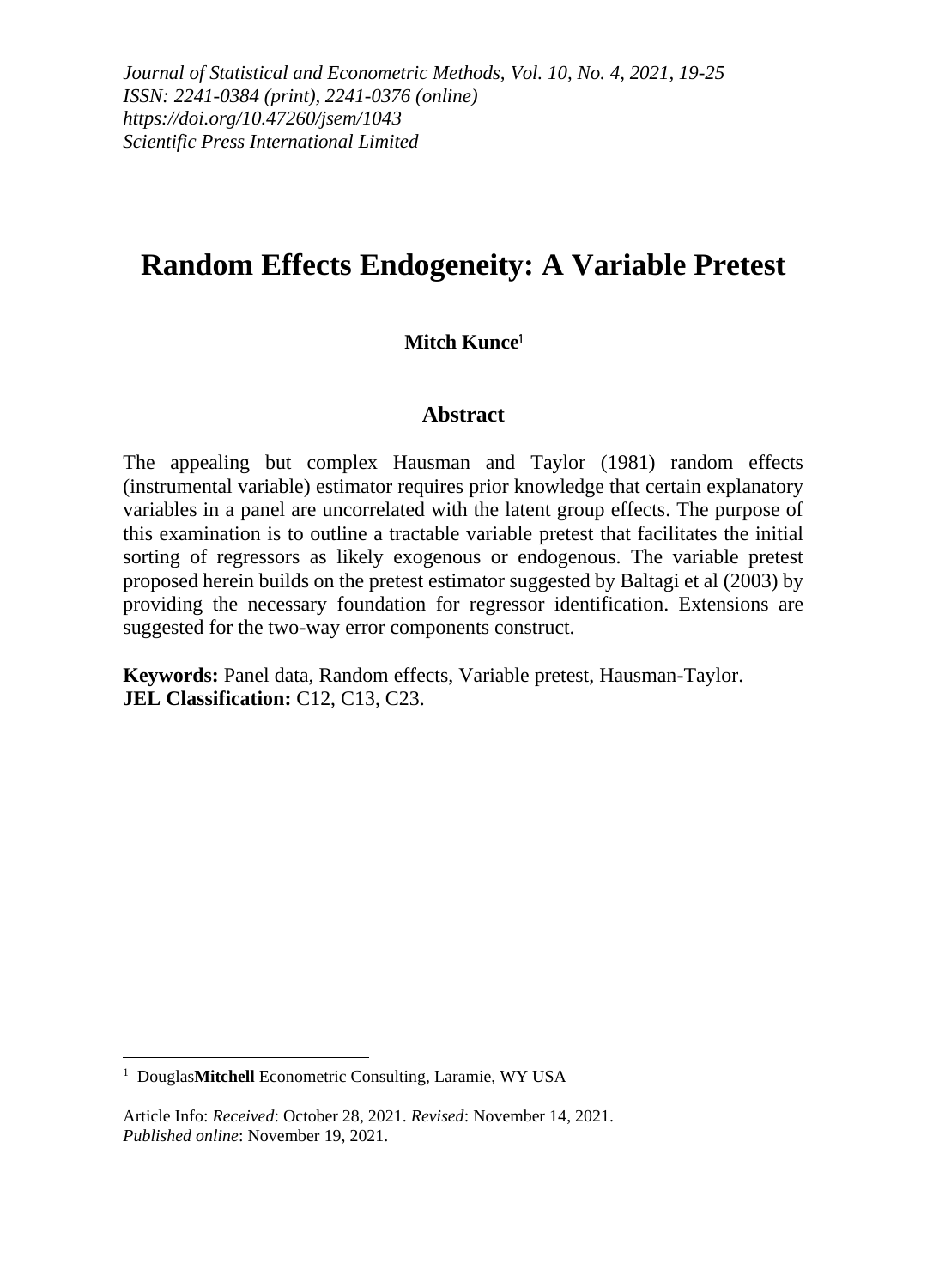### **1. Introduction**

Consider the well known one-way time-series and cross-section model,

$$
Y_{it} = X_{it} \beta + Z_i \gamma + \varepsilon_{it} \qquad (i = 1, ..., N; t = 1, ..., T; n = NT),
$$
 (1)

where  $Y_{it}$  is the dependent variable,  $X_{it}$  are observable variables that vary across groups *i* and over time *t*,  $Z_i$  are observable time-invariant variables,  $\beta$  and  $\gamma$  are  $k$ and *f* vectors of estimated coefficients and  $\varepsilon_{it}$  denotes the overall error term.<sup>2</sup> The error term is comprised of two components,

$$
\varepsilon_{it} = \mu_i + \nu_{it},\tag{2}
$$

where  $\mu_i$  denotes the unobservable group specific effects and  $\nu_{it}$  is the remainder stochastic disturbance. The component  $\mu_i$  is time-invariant and will account for group specific effects not included in the right-hand-side (RHS). The remainder disturbance  $v_{it}$  varies with groups and time and is assumed orthogonal to *X*, *Z* and  $\mu$ with a mean of zero and a constant variance  $\sigma_{\nu}^2$ .

Generally, two specifications of equation (1) are considered and differ based on their treatment of  $\mu_i$ . First, 'fixed effects' (FE) treats  $\mu_i$  as fixed but unknown constants differing across groups. This specification is easily estimated by including group dummy variables in the RHS (Least Squares Dummy Variable (LSDV) estimator). However, if *N* and/or *T* are large, LSDV suffers from the loss of precious degrees of freedom. Alternatively, estimates can be obtained by transforming the data into deviations from respective group means ('within' estimator). The two fixed effects estimation methods described reveal two crucial defects: (i) time-invariant variables are eliminated so *γ* cannot be estimated, and (ii) the estimator is not fully efficient because, in certain cases, it ignores variation across groups.

Second, 'random effects' (RE) assumes that the  $\mu_i$  are random variables, distributed independently across groups with variance  $\sigma_{\mu}^{2}$ . Estimates of this specification are based on transformations of the data into deviations from weighted respective group means where the weights are based on, generally, the estimated variances of the components in equation (2) and *T* (Feasible General Least Squares (FGLS) estimator). Specifically, the weight on the group means takes the form,

$$
\hat{\theta} = 1 - \frac{\hat{\sigma}_{\nu}}{\sqrt{T \hat{\sigma}_{\mu}^2 + \hat{\sigma}_{\nu}^2}}
$$
\n(3)

<sup>2</sup> Many presentations of this familiar model may include a scalar constant term, *α*.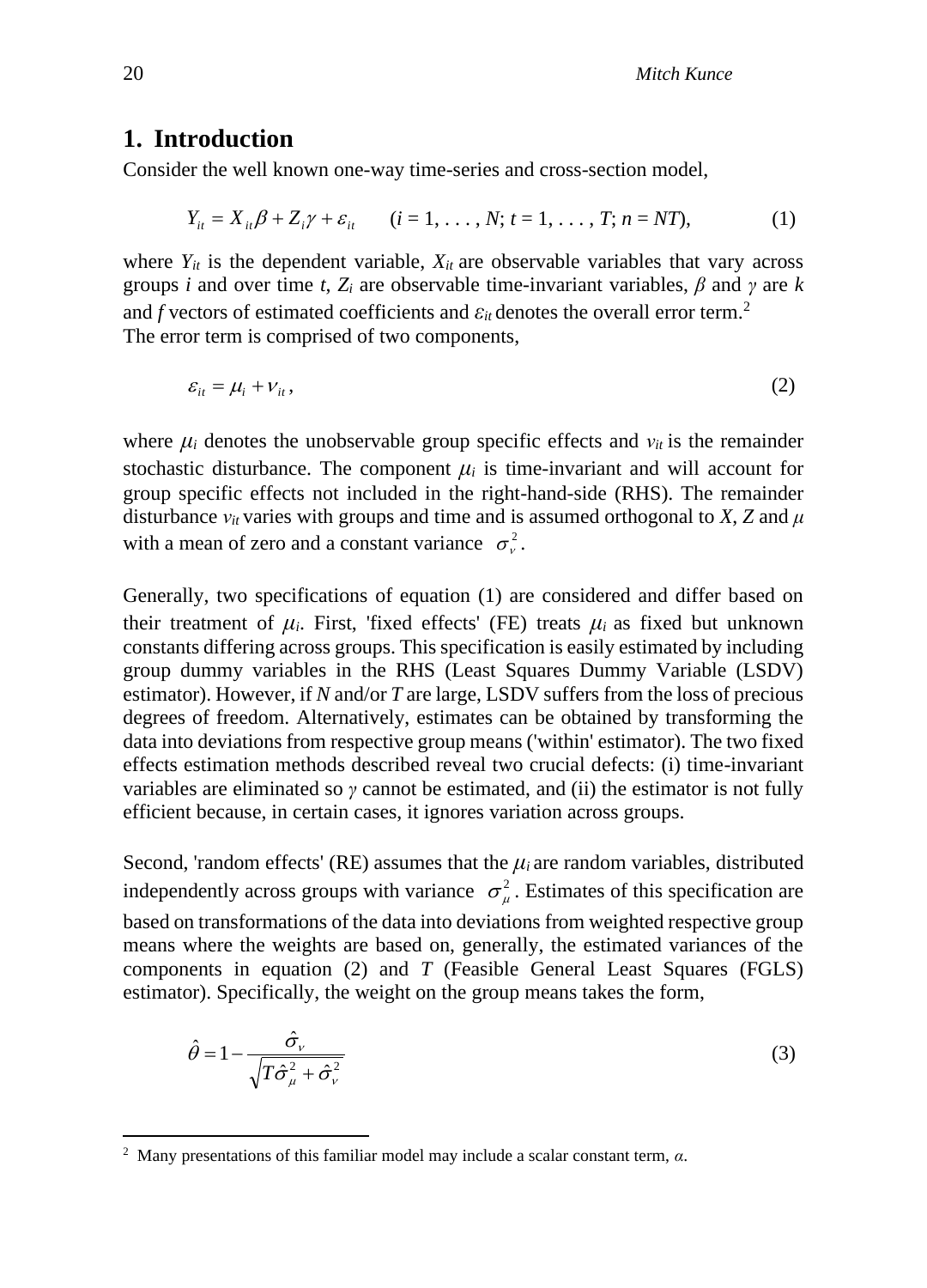Note, if  $\hat{\theta} = 1$ , random effects is the 'within' fixed effects estimator. Unbiased robust estimates of the variance components are best obtained from pooled ordinary least squares (OLS) and LSDV estimators. The potential correlation of *μ<sup>i</sup>* with the variables in  $X_{it}$  and  $Z_i$  is a defect of the random effects construct. If these correlations are present, random effects estimation yields biased and inconsistent estimates of  $\beta$ . Conversely, by transforming the data into deviations from the simple group means the fixed effects estimator is not impacted by this lack of orthogonality.

Hausman (1978) outlines a specification test of the null hypothesis of orthogonality between  $\mu_i$  and  $X_{it}$ ,  $Z_i$  where  $H_0: E(\mu_i | X_{it}, Z_i) = 0$ . By failing to reject the null, both fixed effects and random effects are unbiased and consistent, but fixed effects is less efficient. When the null is rejected, fixed effects is unbiased and consistent but random effects is not. Accordingly, if the null is not rejected the two estimates should not differ systematically. A likely test of the null should consider the difference between the two estimators,  $\hat{g} = \hat{\beta}_{FE} - \hat{\beta}_{RE}$ , within the sampling error. Hausman (1978) formally derives the chi-squared test statistic based on the Wald criterion,

$$
\chi_K^2 = \hat{g}' \left[ Var(\hat{g}) \right]^{-1} \hat{g} \tag{4}
$$

where *K* degrees of freedom equals the number of estimated slope coefficients. The center positive definite matrix should be based on robust covariance estimates.

The random effects specification requires exogeneity of all regressors and the components in equation (2). Conversely, the fixed effects model allows for endogeneity of all the regressors and  $\mu_i$ , but ignores observable variables  $Z_i$ . In order to avoid this all or nothing choice of exogeneity and accommodate the estimation of *γ*, Hausman and Taylor (1981) (HT) propose a third specification for estimating equation (1) where the RHS is split into two main categories of variables, those assumed uncorrelated (exogenous) with  $\mu_i$  and  $v_{it}$ , and those correlated (endogenous) with  $\mu_i$ , but not  $v_i$ . Table 1 shows the four possible sets of observable variables for equation (1).

|                | <b>Exogenous</b>        | <b>Endogenous</b>  |
|----------------|-------------------------|--------------------|
| Time varying   | $X_l$ is n x $k_l$      | $X_2$ is n x $k_2$ |
| Time invariant | $Z_l$ is $n \times f_l$ | $Z_2$ is n x $f_2$ |

**Table 1: Hausman-Taylor variable sets**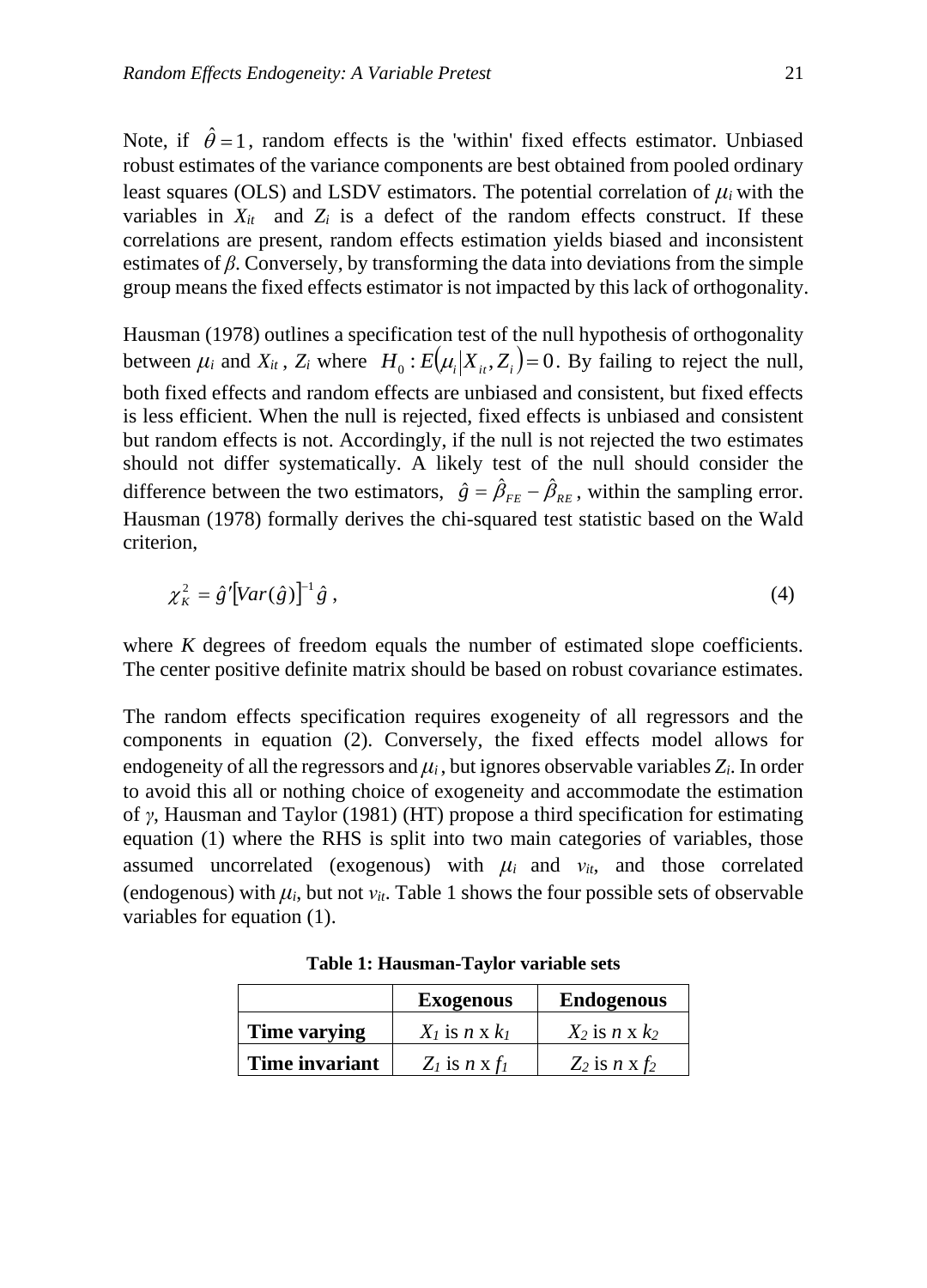The exogenous category identified serves two functions, (i) using group mean deviations, unbiased estimates of the respective elements of *β* are produced, and (ii) the exogenous set and group means provide valid instruments for the unbiased and efficient estimation of *β* and *γ*. An advantage of panel data is the formulation of instruments from *within* the model construct. The order condition for identification requires that  $k_l$  (the number of variables in  $X_l$ ) is greater than or equal to  $f_2$  (the number of variables in  $Z_2$ ). When  $k_1 > f_2$ , the model is over-identified and HT is more efficient than 'within' fixed effects.

The appealing but complex HT estimator requires prior knowledge that certain RHS variables in equation (1) are uncorrelated with  $\mu_i$ . The purpose of this paper is to outline a tractable variable pretest that facilitates the initial sorting of regressors as categorized in Table 1. The variable pretest proposed herein builds on the pretest estimator suggested by Baltagi et al (2003) by providing the necessary foundation for regressor identification. The balance of this examination is divided into four sections. Section 2 outlines the motivation and steps of the pretest. Section 3 provides an example estimation and interprets the empirical inference with conclusions and extension suggestions drawn in section 4.

# **2. Pretest**

The Hausman (1978) specification test described above provides a natural starting point. Forms of the Hausman test are routinely used as pretests in applied work (see Guggenberger (2010) for an extensive review).<sup>3</sup> As a first step, estimate equation (1) with both fixed ('within') and random effects (FGLS) specifications and subsequently construct the chi-squared statistic given in equation  $(4)$ .<sup>4</sup> This initial statistic becomes the base of comparison. If the Hausman null hypothesis is not rejected, FGLS is unbiased, efficient and commonly the correct specification. If the null is rejected, identifying the RHS variables that contribute to the size of the statistic estimated from equation (4) is the primary focus herein. Second, estimate succeeding chi-squared statistics from re-specified models by dropping one sequential regressor each iteration. For example, assume the RHS includes 3 observable variables - drop variable 1 and estimate the model with 2 and 3 - drop variable 2 and estimate the model with 1 and 3 - drop variable 3 and estimate the model with 1 and 2. A formal sorting tenet for the vector of resulting chi-squared statistics may, ostensibly, appear arbitrary and perhaps best illustrated by example.

 $3$  Cornwell et al (1992) suggests that remainder noise correlations should be tested as well where,  $H_0: E\left[v_{it} | X_{it}, Z_i\right] = 0.$ 

<sup>&</sup>lt;sup>4</sup> A computational note, while there is no miraculous software written for all panel data estimation and testing, packages like LIMDEP, SAS, STATA, and TSP are generally sufficient. Use robust variance/covariance corrections when needed.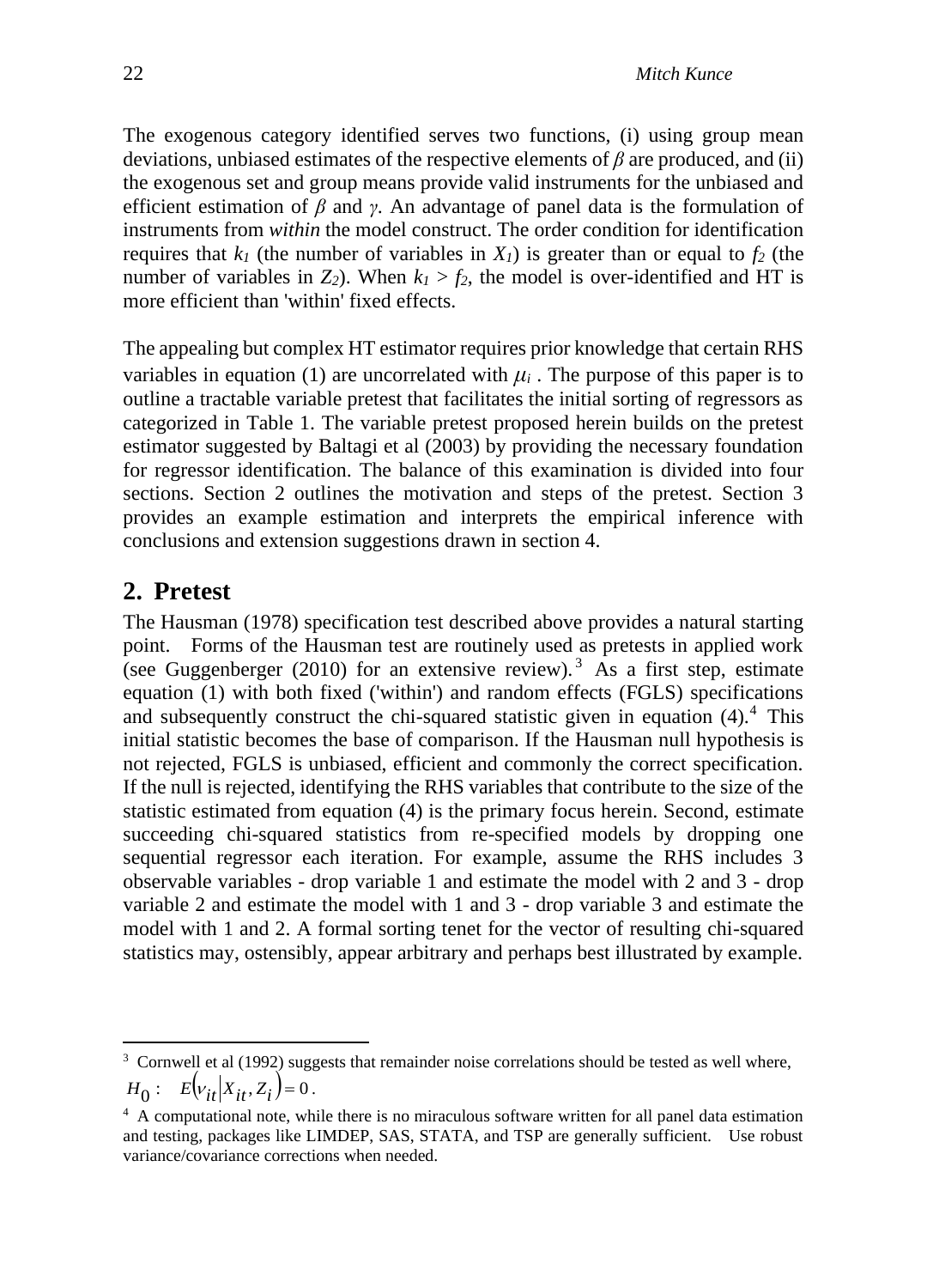## **3. Example**

Data for this example was obtained from Kunce (2021). The data are a balanced panel of all 23 counties ( $N = 23$ ) within the state of Wyoming (USA) spanning the years 2010 - 2020 ( $T = 11$ ;  $n = 253$ ). The cited analysis examines the contention that observable socioeconomic factors matter in explaining variation in age-adjusted mortality within the state of Wyoming. Covariates include, percent of a county's population classified as non-white, percent with a bachelor's degree or higher, percent whose income is below the national poverty level, median income in 1,000s of 2020 dollars, a county's unemployment rate, the number of licensed hospital beds in the county (time-invariant) and percent of the population with no health insurance. In order to identify Table 1 variable sets, iterative one-way fixed and random effects regressions were performed varying 7 sets of variables by dropping the regressor indicated in the first column of Table 2 with the resulting Hausman statistic in the second column. For example, the fifth row depicts the resulting test statistic when the UNEMPLOYMENT variable is dropped from the right-hand-side. Note that the Hausman test statistic reduces to 18.88 from 33.56. The UNEMPLOYMENT variable appears to be a significant 'correlation contributor' therefore pretests as likely endogenous. The BEDS variable cannot be estimated with the FE specification and its inclusion in the pretest routine affects the RE coefficient estimates and variance/covariance estimates. Accordingly, the BEDS variable pretests to be a correlation contributor.

|                     | $\chi_6^2$ |
|---------------------|------------|
| <b>NONWHITE</b>     | 32.05      |
| <b>EDUCATION</b>    | 20.94      |
| <b>POVERTY</b>      | 28.37      |
| <b>INCOME</b>       | 23.38      |
| <b>UNEMPLOYMENT</b> | 18.88      |
| <b>BEDS</b>         | 25.84      |
| <b>UNINSURED</b>    | 29.25      |

**Table 2:** *μ<sup>i</sup>* **correlation tests\***

\*All RHS variables  $\chi^2 = 33.56$ , base of comparison.

Recall that the necessary condition for identification and efficient estimation of *β* and *γ* is that  $k_1 > f_2$  and  $f_2$  may be empty (Hausman and Taylor (1981) pp. 1385-1387). Thus, a natural sorting from Table 2 follows,

*X1*: NONWHITE, POVERTY, UNINSURED *X2*: EDUCATION, INCOME, UNEMPLOYMENT *Z1*: SCALAR CONSTANT *Z2*: BEDS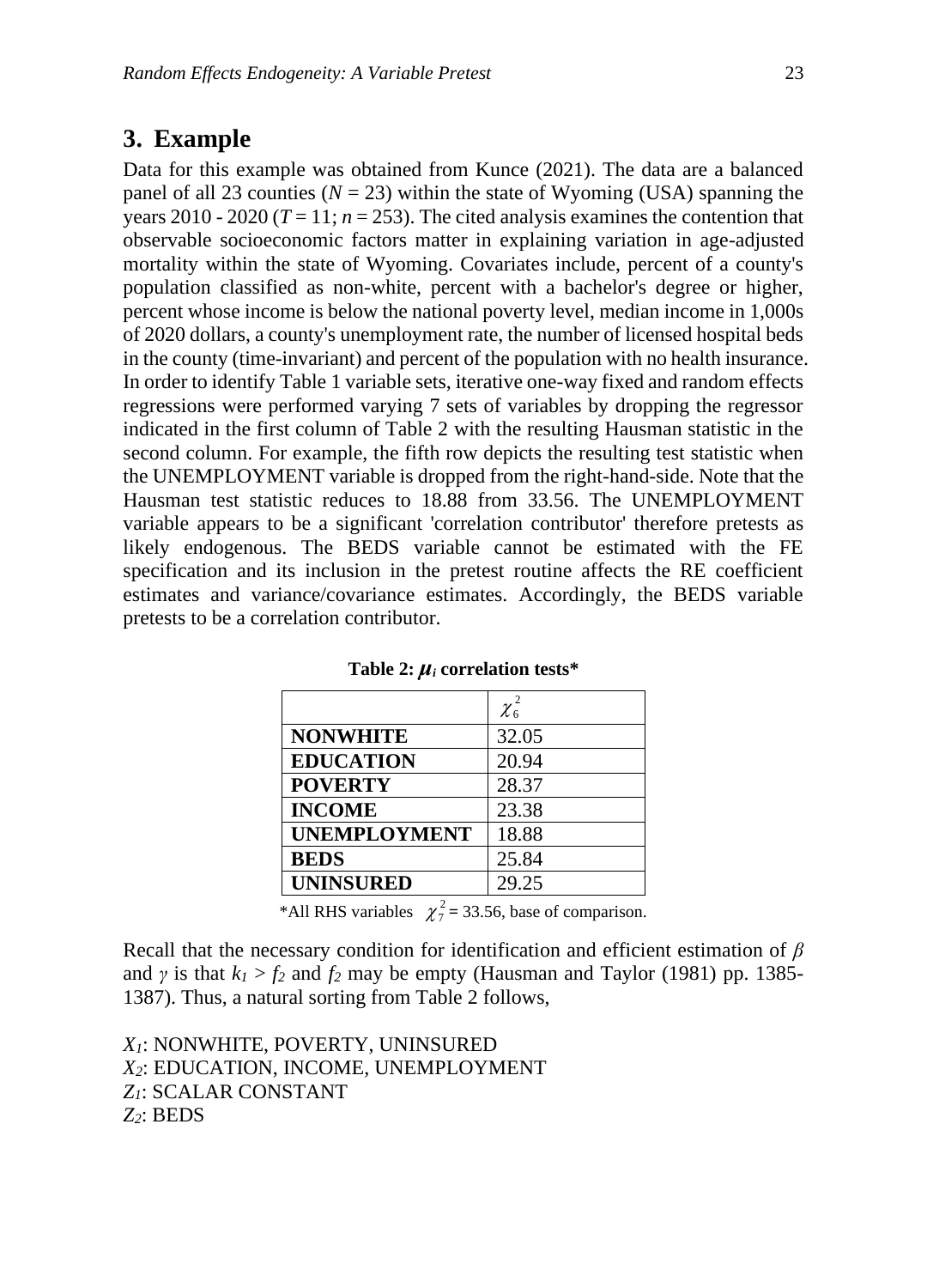Table 3 shows the results of three error component models for the Kunce (2021) example. The first column depicts the RE estimates which assume no correlation between the RHS and the  $\mu_i$ . The sizeable LM statistic confirms the importance of controlling for specific county level effects. The second column of Table 3 presents the 'within' FE estimates. The F-test, null hypothesis of county homogeneity is rejected at the < 1% level. The time-invariant BEDS variable is eliminated by the county mean differencing data transformation. Comparing the FE and RE estimates using the Hausman test rejects the null hypothesis of orthogonality confirming that the RE model is misspecified. This initial Hausman test outcome justifies the use of the HT instrumental variable method. Given the variable pretest results from above, the last column of Table 3 shows the estimates using the HT routine in *LIMDEP 11*®. Interestingly, the coefficient of BEDS is twice the coefficient estimated using RE (-0.01 vs -0.005). A Hausman test based on the difference between FE and the HT estimator fails to reject the null hypothesis of orthogonality. There are two degrees of freedom in this chi-squared test since there are two over-identifying conditions (the number of  $X<sub>I</sub>$  variables minus the number of  $Z<sub>2</sub>$  variables, see Baltagi et al (2003)). The variable pretest herein is shown to be valid, we cannot reject that the set of instruments  $X_I$  and  $Z_I$  are appropriate. Other combinations of variable sorting are certainly possible, but subsequent results do not improve upon those found in Table 3.

|                                    | <b>RE</b>       | FE                | <b>HT</b>      |
|------------------------------------|-----------------|-------------------|----------------|
| <b>NONWHITE</b> (t)                | 0.05(1.43)      | 0.26(1.53)        | 0.18(1.22)     |
| <b>EDUCATION</b> (t)               | $-0.07(-4.63)$  | $-0.03(-0.61)$    | $-0.03(-0.76)$ |
| <b>POVERTY</b> (t)                 | 0.03(0.78)      | 0.06(1.45)        | 0.07(1.44)     |
| <b>INCOME</b> (t)                  | $-0.01(-0.68)$  | $-0.04$ $(-1.65)$ | $-0.04(-1.69)$ |
| <b>UNEMPLOYMENT</b> (t)            | 0.16(2.00)      | 0.23(2.74)        | 0.21(2.62)     |
| <b>UNINSURED</b> (t)               | $-0.02(-0.76)$  | 0.05(1.26)        | 0.04(1.10)     |
| <b>BEDS</b> (t)                    | $-0.005(-2.03)$ |                   | $-0.01(-1.68)$ |
| LM test (p value)                  | 69.35 (0.00)    |                   |                |
| Hausman test (p value)             | 33.56 (0.00)    |                   | 2.47(0.29)     |
| Homogeneity $F(22, 223)$ (p value) |                 | 5.35(0.00)        |                |

**Table 3: Example estimation results**

## **4. Conclusion**

In this paper, we have developed a tractable pretest method (for use with panel data) which treats the problem of identifying explanatory variables that are likely correlated with latent group effects. The proposed variable pretest builds on the work of Baltagi et al (2003) by outlining a foundational sorting mechanism as discussed in Hausman and Taylor (1981). Extending the variable pretest to the twoway error components specification continues to be based on the difference between